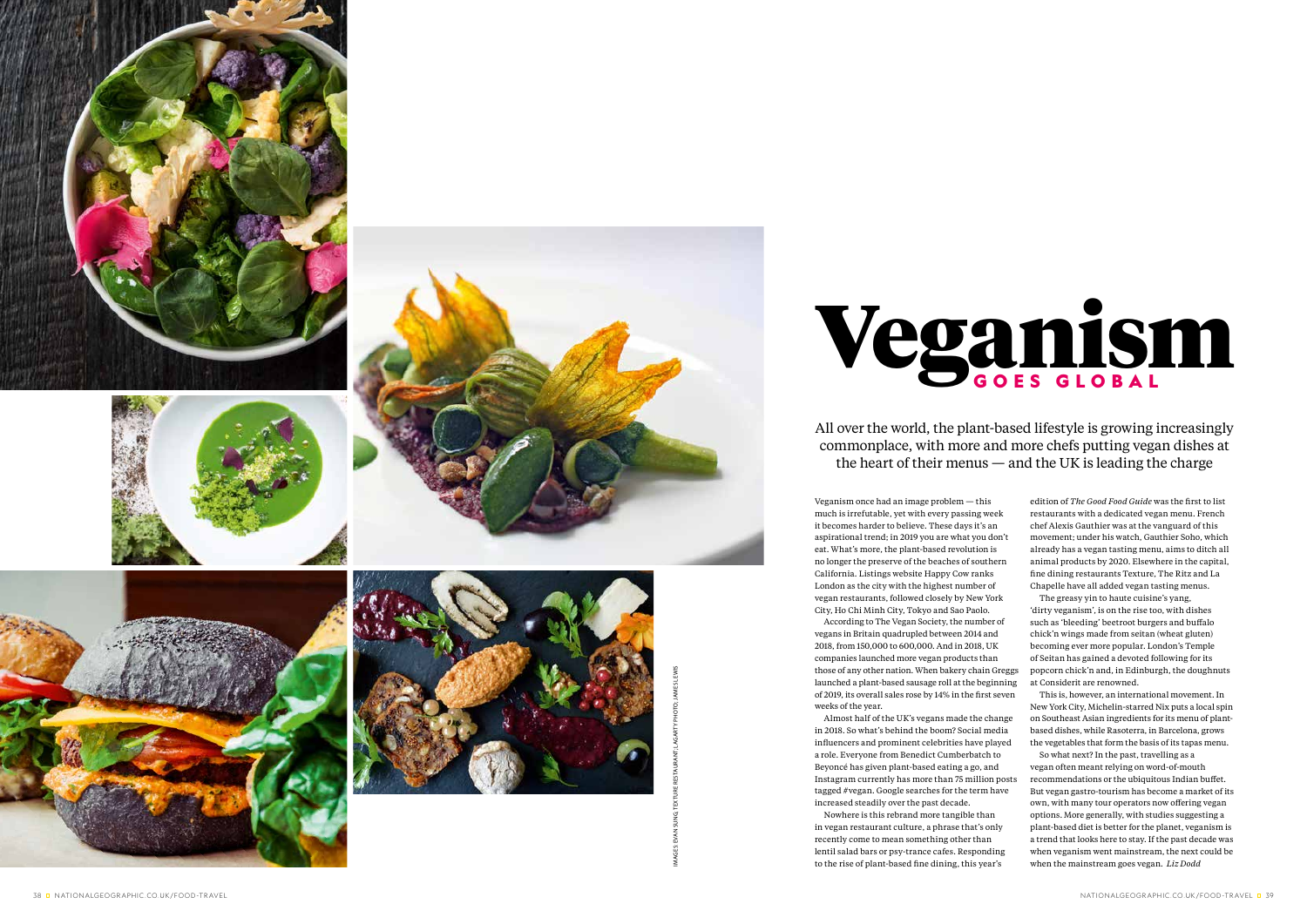THREE HACKNEY-BASED CHEFS DISCUSS INGREDIENTS, MISCONCEPTIONS AND HOW PLANT-BASED CUISINE IS TAKING OVER THE CAPITAL — STARTING IN THE EAST



#### **KIRK HAWORTH Co-founder & executive chef of food studio and restaurant Plates**

What motivated you to start your business? My sister Keeley [my business partner] and I have both had a lifelong obsession with food, a love of nature and a passion for sustainability and creativity. We wanted to combine these things to create something completely innovative in food and drink — something that shows a wider audience how amazing plant-based creativity can be. We've built a multipurpose studio for food development, studies, collaborations, special events and content creation, all rooted in food expression.

What are the challenges of vegan fine dining? There are fewer ingredients to work with, and to create incredible dishes from vegetables, fruit and plants takes time and dedication. You have to master delivering richness without dairy, depth of flavour without meat stocks and strike the balance of being refined, but with substance. We create more challenges for ourselves though, as our desserts are also made without refined sugar. These challenges have forced us to find alternatives and led us down a new and exciting path.

#### What are you most proud of?

Firstly, of creating a style of food that's unique to Plates. We have a different way of creating and presenting plant-based food, delivering flavour profiles that are refined and interesting. I'm also proud we don't use refined

# **a taste London of**

sugar. Our ethos follows my personal journey in food; I don't eat any sugar apart from what naturally occurs in fruit. I really believe eating desserts with only naturally occurring sugars is an exciting area of exploration. It also addresses the issue of refined sugar being at the core of so much of our food, while being so damaging to our long-term health.

What's currently most popular? Our gluten-free liquorice bread. It's got a great crust on the outside and is aerated and light in the middle. It's very moreish and quite different to any other gluten-free breads I've tried. We serve it with organic olive oil and a blitzed, slow-roasted carrot and hemp seed dip. It's a wonderful combination.

If you could run a vegan restaurant anywhere else, where would that be? Somewhere surrounded by nature, such as the Peak District or a spot on the English coastline; somewhere we could grow all our own organic produce.

What would you like to share with people who might be sceptical about vegan cuisine? That it can be rich, filling and delicious for all palates. There are always good and bad experiences to be had when trying new things, so it's important to not be put off by presumptions or past experiences. With so many people pushing the boundaries and refining their creations, it really is an exciting time for plant-based cooking. plates-london.com



Opening pages, from top left: Dirt Candy, Los Angeles; courgette flowers at Gaulthier; vegan cheese platter at Kopps, Berlin; Flower Burger, Milan; Texture, London

This page, from top right: King cooking noodles; vegan udon noodle stir-fry at CookDaily

Opposite page: beetroot tartare with avocado, redcurrants and fennel pollen at Plates

IMAGES: ANTON RODRIGUEZ; JORDAN CURTIS HUGHES

# **Chef-owner of casual international**

### **KING COOK restaurant CookDaily**

How easy is it to be creative with vegan cooking?

When you're creating vegan dishes, you have to understand the science of cooking. Extracting flavours from veggies isn't like meat, where you can burn the fat (and, let's be honest, that's where the flavour really is); it's all about understanding what you're working with. At the moment, I'm making crisp vegan bacon from coconut flakes, which I'm marinating in tamari, paprika and maple syrup for that balance of sweetness, stickiness, savouriness and saltiness. Without my previous experience [in non-vegan kitchens], it would be difficult to create the menu I have today.

#### What do you think about London's vegan scene?

Being a vegan chef in London is still quite rare — but then, they're calling East London the mecca of veganism in England. When I first opened CookDaily in 2015, there were only a handful of restaurants around. Now, in East London alone, we're talking up to 25 restaurants dotted around near us. I believe we kicked down the doors and made it more accessible for people to actually say 'I'm going to open a vegan fried chicken place' or 'I'm going to start a burger place and we're not going to call it plant-based, we're going to call it vegan.'

What's your typical clientele like?

It includes everyone. The younger generation [particularly] love what we're doing, but we're also feeding locals, office workers, families, vegans and non-vegans alike. A lot of people come through who aren't vegan and, for me, that's part of the connection, as that can lead on towards something else. I would say we feed everyone, we really do.

#### Do you hope you might inspire people to change their lifestyle?

A hundred percent — that's what I'm here for. I started a vegan restaurant for this. And four years on, it's been an amazing journey.

#### What misconceptions about veganism would you like to correct?

Things have changed; this is a new vegan London. It's not just lasagne, stodgy risottos and pasta bakes anymore. We have exciting things like vegan fried chicken shops, a classic Italian, and then you have Cook Daily, which is international, plus vegan burger joints and loads of markets — so it really is an interesting place to explore vegan food, especially in East London. It's different now; it's no more hippy guys with dreadlocks.

If you could open a vegan restaurant anywhere else in the world, where would it be? I really want to take CookDaily worldwide. America is my first choice, without a doubt, and the second would be southeast Asia — probably Thailand or somewhere like that. cookdaily.co.uk



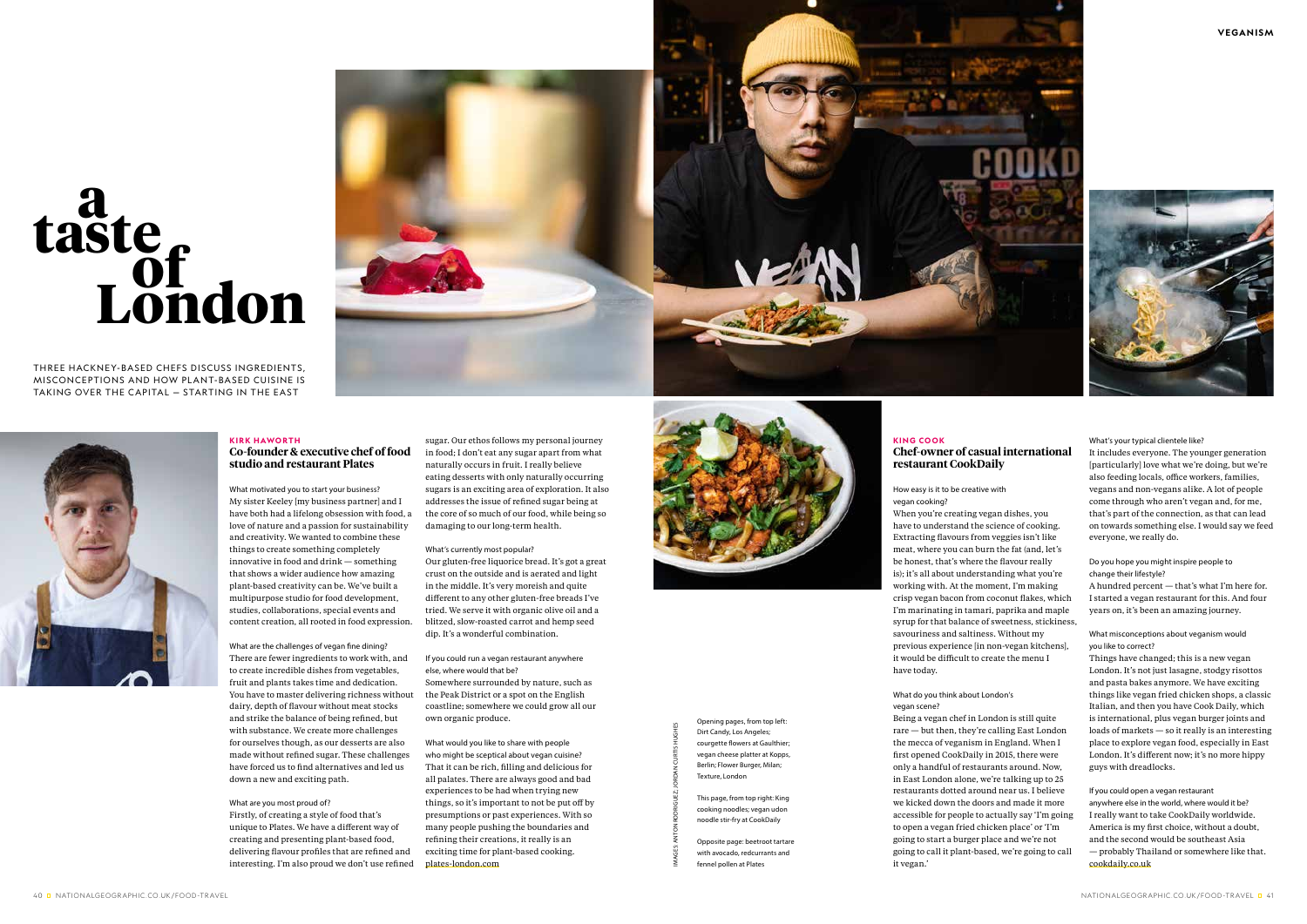

**MERIEL ARMITAGE Co-founder of vegan pub The Spread Eagle**

What are the challenges of creating vegan pub food? We set out to challenge the idea that vegan food is just for hippies and hipsters — all about chickpeas and chia seeds — and we knew some people would be sceptical about us opening. Luckily, our fantastic team share our vision of showing that veganism is for everyone and can be every bit as fun and flavourful as non-vegan offerings.

#### What are your favourite ingredients?

We were one of the first to pioneer pulled jackfruit in London — it's got such a meaty texture and is so versatile. We serve it from the griddle in burritos and roasted in carnitas ('little meat' tacos). Plus, we make sticky barbecue 'ribs' with our secret recipe glaze.

What's most popular? Our beer-battered tofish taco. It's inspired by the Baja California region of northern Mexico, and also pays homage to battered cod from your traditional British chippy. We wrap flaky tofu in nori to give it the flavour of the sea, then pair it with zingy pickled cabbage, salsa verde and sour cream.

Where else would you like to open a restaurant? LA, baby! To be among our heroes. thespreadeagle london.co.uk



#### **Jackfruit carnitas**

Meriel Armitage substitutes traditional pork for jackfruit, which, she says, has a "pulled-meat texture and the ability to absorb the flavours of the sauce"

#### **SERVES: 6 TAKES: 1 HR**

INGREDIENTS

5 tbsp rapeseed or vegetable oil, plus a drop for the pan 2 x 400g tin jackfruit, drained 1 bunch fresh coriander 500g tomato salsa 2 red onions, finely diced 1-2 jalapeños, sliced into 1cm rounds 4 garlic cloves, finely chopped 2 tbsp ground cumin ½ tbsp dried oregano 2 tbsp Mexican hot sauce 100g nutritional yeast 12 mini corn tortillas

FOR THE PINEAPPLE SALSA ½ white onion, skin removed and ends trimmed 1 jalapeño 2 garlic cloves 240ml pineapple juice

#### FOR THE SOUR CREAM

400g unsweetened soy, almond or coconut yoghurt juice of 1 lemon

#### METHOD

**1** First, make the pineapple salsa. Set a frying pan over a high heat until very hot, then add the onion, jalapeño and garlic cloves, turning until charred on all sides; this should take a few mins. Put the pineapple juice in a saucepan set over

a medium-high heat, then add the charred onion, jalapeño and garlic, along with a pinch of salt, and cook for 10 mins, or until the liquid is reduced by half. Transfer to a blender and blitz until almost smooth but retaining a little texture (alternatively, use a stick blender). Set aside until ready to serve. <sup>2</sup> To make the sour cream, mix the yoghurt, lemon juice and salt to taste, then set aside.

**3** Add 4 tbsp of the oil to a large frying pan and set over a high heat until smoking. Tip in the jackfruit and a pinch of salt and cook for around 30 mins, turning regularly, until all the water in the jackfruit has evaporated and the flesh has turned crisp.

4 Meanwhile, pick a small handful of coriander leaves and set aside. Add the remainder, including the stalks, to a blender, then tip in 400g of the tomato salsa. Blitz until almost smooth but retaining some texture.

**5** Pour 1 tbsp of the oil into a frying pan set over a medium heat. Add the onions, jalapeños and garlic and cook for 5-10 mins until the onion is translucent. Stir in the cumin and oregano and cook for 30 secs more, then add the hot sauce, cooked jackfruit and blended tomato salsa and mix well. Cook for a further 10 mins until the sauce has been absorbed, then stir in the yeast and cook for a final 5-10 mins until fully dissolved.

 Meanwhile, set a large frying pan over a high heat. Add a drop of oil and brush it around the pan, then add as many tortillas as you can fit. Cook for 10-20 secs on each side until bubbling slightly. Repeat until you've warmed all the tortillas. **7** To serve, divide the tortillas between six warmed plates and spread each one with 1 tsp pineapple salsa. Follow with 1 tbsp jackfruit mix, 1 tsp reserved tomato salsa and a drizzle of the sour cream. Garnish with the reserved coriander.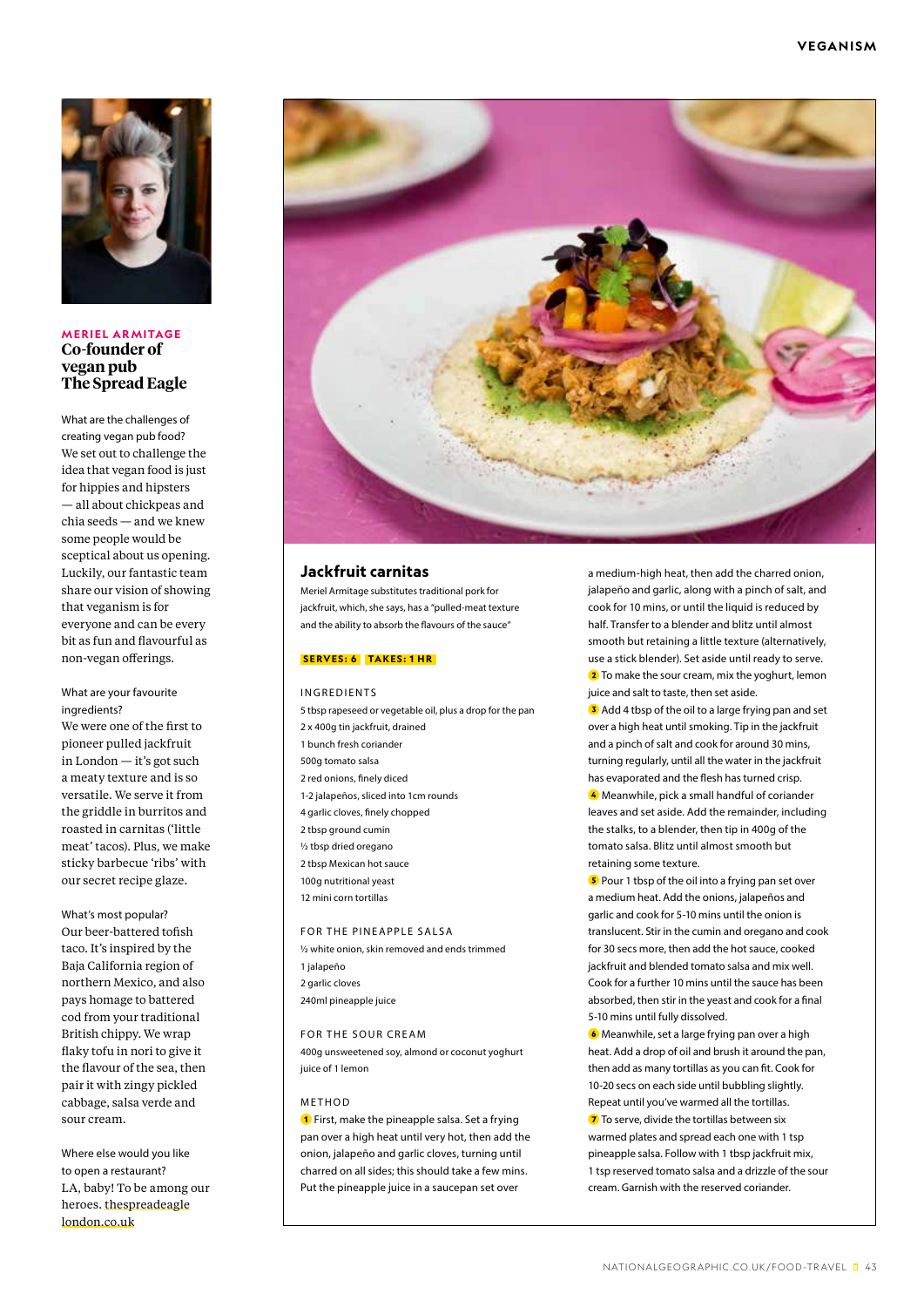FROM BEETROOT-GLAZED DOUGHNUTS TO MEAT-FREE DONER KEBABS, VEGAN DINING IS REVOLUTIONISING THE GERMAN CAPITAL. WORDS: CHRISTIE DIETZ

I look down at the earthy arrangement of pine nutcrusted celeriac adorned with chestnuts, redcurrants and shallots, and I'm slightly concerned: I'm only halfway through my seven-course tasting menu and I'm already rather full.

I've come to Kopps, a vegan fine dining restaurant in Berlin's central Mitte district that has dark walls, low lighting and a relaxed, friendly atmosphere. The dishes thus far have comprised a creative, playful mix of textures, colours, shapes and flavours: there's been neat orange cubes of sous vide turnip with radish, parsley and lingonberry; a creamy black salsify soup poured over beetroot, horseradish and pear; and stewed lentils with leek and balsamic, which came in a small glass jar. I'm also taken by the drinks pairings, which have included a locally brewed IPA, a Sardinian grenache and a yuzu cocktail that's simultaneously bitter, sweet, salty and sour. I only have 48 hours to explore Berlin's vegan scene and I'm wondering whether I've already peaked with this first meal.

The next morning, I go in search of something completely different: the handmade, deep-fried confections at Brammibal's Donuts, arguably Berlin's best-known vegan treat. I wander through the bustling weekly Turkish market by the Landwehr Canal, which marks the border between Neukölln and Kreuzberg. The sun is shining, and the queue at the bakery is nearly out the door. They regularly sell out of doughnuts here, so I'm lucky to snag both a table and a taste of the goods. I try two: chestnut-filled chocolate, and walnut-white chocolate, topped with a bright pink beetroot glaze. Cutting the first of these in half, the dark chocolate dough breaks into soft flakes and the chestnut custard squelches out pleasingly. It's light and fluffy — and in a city known for its traditional jam-filled Berliner, this is a very good alternative indeed. I find plenty more vegan offerings an hour's walk away

at Berlin's historic indoor market, Markthalle Neun. At the TofuTussis food stall, there are shallow trays of fresh organic tofu, made in the cellars downstairs

from German-grown soybeans. Marked in coloured chalk on the blackboard is today's special: a barbecuesauce-marinated tofu burger with jackfruit, salad, pickles, mustard and vegan mayonnaise. By the time I've circled the market hall and arrived at traditional organic bakery Endorphina, I'm ready to eat. I choose a vast triangular scone with whole raspberries bulging beneath its golden crust; it's crumbly, delicious and not too sweet.

Going out for vegan food appears to be more than a trend in the German capital, and in the neighbourhood in which I'm based (alternative, artistic Friedrichshain), it's clearly here to stay. My hotel, the Almodóvar, lays on an organic, vegan-vegetarian breakfast spread involving the tastiest, flakiest croissant I've had in years. On the short walk there from the station, a number of eateries catch my eye: a pizza joint advertising the arrival of vegan cheese; a hip vegan doner kebab shop with a hunk of seitan rotating steadily on its back wall; and a Mexican restaurant with vegan rolled tacos on the menu. At the other end of the neighbourhood, between a graffiticovered former train repair yard and the double-decker Oberbaum Bridge, is a branch of vegan supermarket Veganz, into which I pop to pick up a snack in case I get hungry between meals. I needn't have worried; it stays untouched in my bag until I'm on the train home.

On my final day in the city, I take an early-morning stroll around the weekly Boxhagener Platz market, inspecting pickled Spreewald gherkins and bottles of bright orange sea buckthorn juice, then head for brunch with friends. We eat at Happy Baristas, a light, modern multi-roaster cafe decked out with hanging plants, 'no laptops' signs and a colourful mural by Berlin street artist El Bocho. The daytime-only menu caters for omnivores, but there are vegetarian and vegan options available. My dal makhani is hearty and warming, the dark mound of spicy black lentils topped with crunchy chickpeas, cubes of potato, fresh coriander and two long, crisp leaves of cavolo nero, all swimming in a pool of pale, creamy coconut milk. I wash everything down with a pot of fresh mint tea.

# **Berlin**  48 hours in









Clockwise from top left: crowds at Markthalle Neun; Brammibal's Donuts; train crossing the Oberbaum Bridge; Kopps

IMAGES: CHRISTIN LUDWIG; MATTEO CARASSALE; GETTY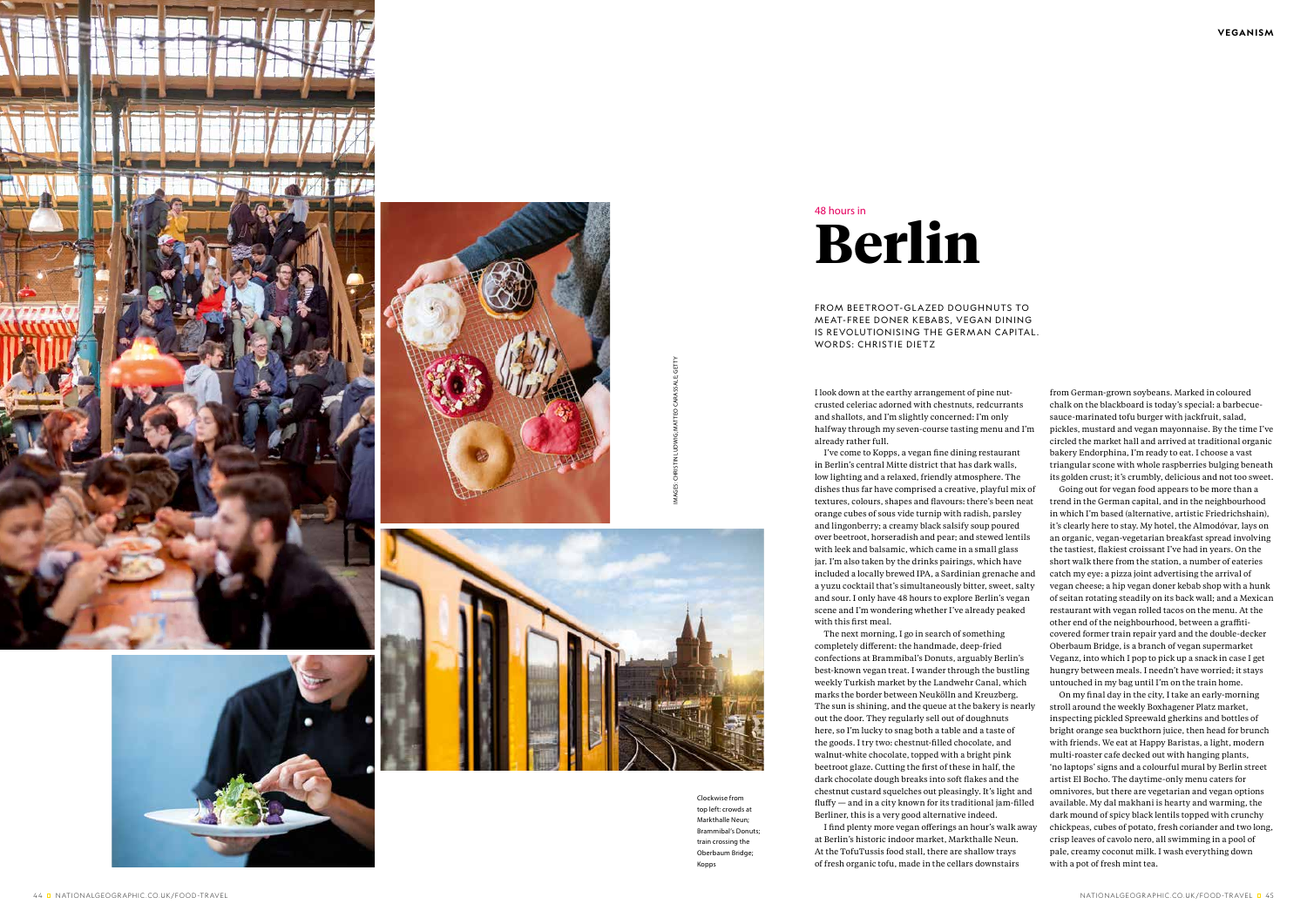

For dinner, I make my way to Kanaan, a lively Israeli-Palestinian restaurant in Prenzlauer Berg that serves a mix of vegetarian and vegan dishes. As I sit at a bare wooden table, a large piece of black slate is slid before me. In its centre, a spoonful of chickpeas nests in a thick swirl of hummus, accompanied by two plump, handmade falafel. They're straight from the oven and, when broken in half, their vibrant green insides release hot puffs of steam. I'm also served a chunky Arab-style potato salad with red onion, sumac and tahini sauce; half a roasted cauliflower drizzled in date honey and sweet pomegranate molasses; blood-red beetroot roasted with Moroccan spices; and a freshly chopped salad finished with pomegranate-date dressing and a sprinkling of za'atar. Once again, I find there's no need — or indeed room — for any meat at all.

I've ticked off a lot of vegan boxes during my weekend stay, from a mouthful of currywurst at the hotel breakfast (points for the curry ketchup, fewer for the sausage itself) to a generous serving of rice noodles with peanuts, salad and crispy baked tofu at casual Vietnamese restaurant Com Nam. Despite my best efforts, I've still barely scratched the surface of Berlin's plant-based offerings, which include Michelinstarred dining at vegan-friendly Cookies Cream. I'm usually an omnivore (albeit at the vegetarian end of the scale), but my mind is made up: if I ever make the move to giving up animal products altogether, Berlin is where I want to be based.

From top: brunch buffet at Kopps; sabich at Kanaan

#### **How to do it**

GreenMe Berlin offers neighbourhood tours that include visits to sustainable producers, projects and shops, plus a bite to eat, for €30 (£26) per person. Private vegan tours are available on request. greenmeberlin.com For further information, go to germany.travel

### **V E G A N B E R L I N Three to try**

#### Sabich at Kanaan

This traditional Israeli sandwich is served in a deconstructed, make-your-own format at Kanaan. Stuff soft pita with Iraqi-style hummus, chickpeas and slices of oven-roasted aubergine, then add fruity mango pickle and spicy zhug (hot sauce). Cool yourself down with a glass of homemade orange blossom lemonade. kanaan-berlin.de/en



Baumstriezel at Street Food Thursday You'll find countless vegan options at Markthalle Neun's weekly street food market, including momos (South Asian dumplings), empanadas (Latin American pastries) and tempeh rendang (a spicy soy dish). If you're craving something sweet, go for traditional Hungarian baumstriezel. This doughy, sugar-coated, charcoal-roasted sweet treat is usually basted with melted butter, but you'll be able to pick up a vegan version here.

#### Brunch at Kopps

On weekend and public holidays, the brunch buffet at Kopps is a popular option. There's soy yoghurt with fruit and muesli; vegan cheeses and cold cuts; and warm options including vegan scrambled 'eggs' and kaiserschmarren, a classic Austrian dish of shredded pancakes served with fruit compote. kopps-berlin.de/en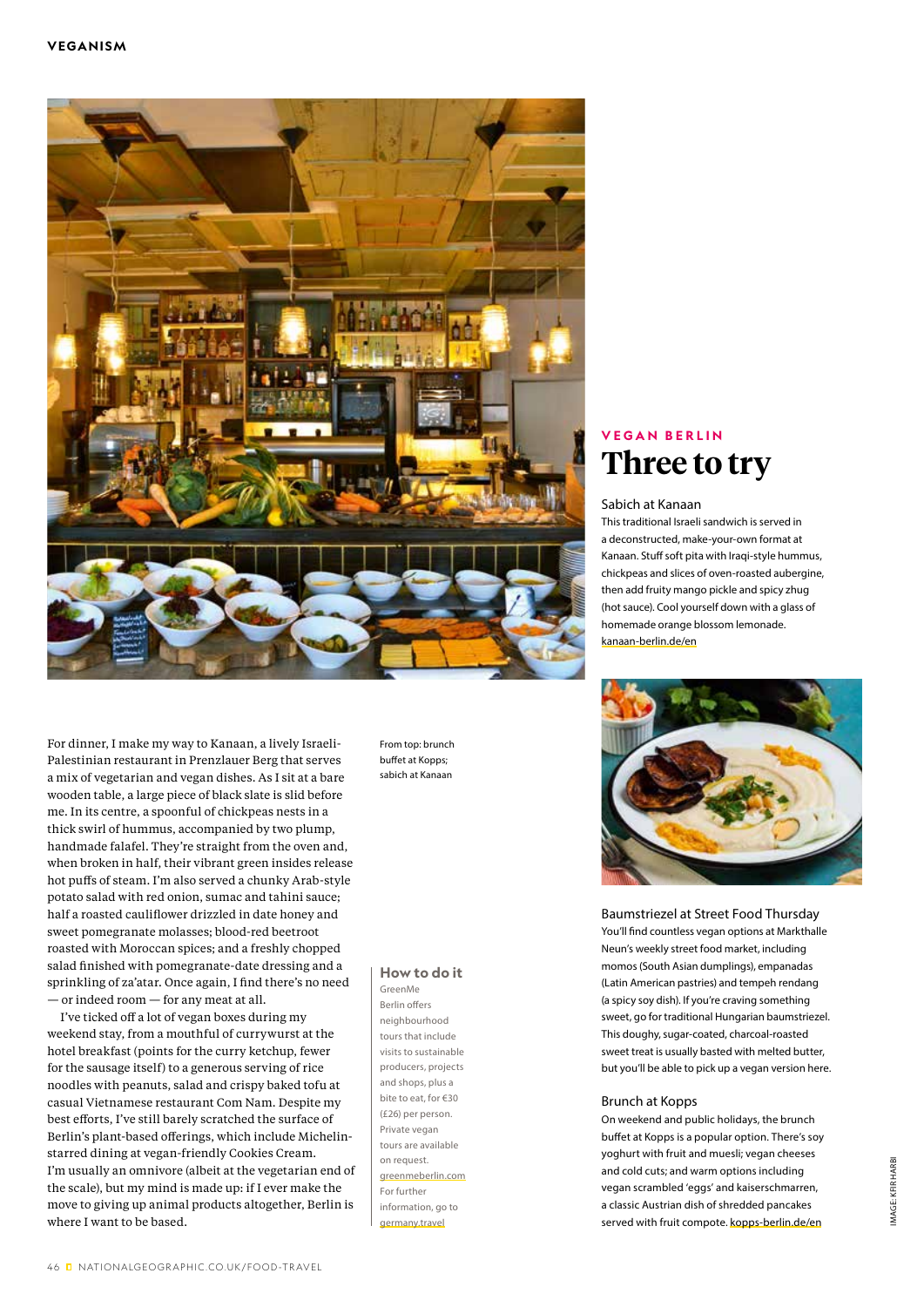OUR PICK OF THE WORLD'S VEGAN HOTSPOTS, AND WHAT TO ORDER WHEN YOU GET THERE. WORDS: LIZ DODD

> **VIENNA, AUSTRIA Tian**

Formal yet friendly Tian counts a Michelin star and three Gault & Millau toques among its accolades, and offers a seasonal menu revolving around creative Asian cooking using Austrian ingredients. Its sister bistro, a 30-minute walk away, offers similarly smart vegan food in a more relaxed setting. tian-restaurant.com/wien/en/ TRY IT: 'Sunny Side Up', a mango and IPA dessert that looks disconcertingly like fried eggs.

# **destination dining**

#### **MILAN, ITALY Joia**

CITY WATCH: The popular Anker bakery chain offers a range of sweet treats, including a vegan twist on the classic apple strudel. Vienna also hosts two 'Veganmania' festivals during the summer: one in the city centre (7-10 June) and one on the Donauinsel island (24-25 August).

In 1996, Joia became the first vegetarian restaurant in Europe to be awarded a Michelin star. Raw food is king here, with a focus on foods like kombucha and kimchi. joia.it/en/ TRY IT: 'Il volto della natura': a cluster of root vegetables with cannellini beans and wasabi. CITY WATCH: Flower Burger is renowned for its colour-coordinated baps and fillings — think a yellow roll with chickpea patty and vegan cheese. Alternatively, try the apricot jam croissants at Pave or sample the vegan panino at Wes Anderson-designed Bar Luce.



**3** Add the corn to a pan of boiling water and cook for 5 mins, then drain. Remove the kernels and discard the cob, then set the corn aside to cool. (If you're using cooked sweetcorn, skip this step.)

4 Shape a thumb-size amount of rice into an elongated egg shape. Lay it flat and wrap a nori strip around the rice to form a cylinder. Top with a dab each of the wasabi and mayonnaise. Repeat until you've used up all the nori and rice.

#### **Gunkan maki with corn**

This easy 'battleship' sushi comes from vegan restaurant Youmiko, in central Warsaw

#### **MAKES: 12 PIECES TAKES: 1 HR 20 MINS**

**5** Brush the corn with the teriyaki sauce and scorch with a brulée torch to lightly char (alternatively, char the corn in a hot, dry frying pan for 30-60 secs). Spoon the corn onto the maki and finish with the chives and sriracha sauce, if you like.

#### INGREDIENTS

180g uncooked sushi rice

- 50ml Japanese rice wine vinegar
- 1 tbsp sugar
- 2 sheets of sushi nori, cut into 12 long strips, each about 3cm wide
- ½ tbsp wasabi
- 1 tbsp vegan mayonnaise
- 1 fresh corn cob (or 200g cooked sweetcorn)
- 1 tbsp teriyaki sauce
- chives, chopped, to serve
- 1 tbsp sriracha sauce (optional)

#### **CHRISTCHURCH, NEW ZEALAND Gatherings**

#### METHOD

**1** Cook the rice according to pack instructions. Meanwhile, put the vinegar, sugar and ¼ tsp salt in a small saucepan and set over a medium heat until the sugar and salt dissolve, taking care not to let the mixture come to the boil; this should take around 5 mins. Set aside to cool. <sup>2</sup> Once the rice is cooked, gently fold

in the cooled vinegar mix. Fold the rice every 5 mins until lukewarm.

#### **WARSAW, POLAND Youmiko**

This popular restaurant blends Japanese traditions with Polish influences: slivers of marinated tomato and beetroot replace the tuna on nigiri; shiitake mushrooms are served crunchy, like soft-shell crab; and seaweed pearls take the place of caviar. Equally impressive is the price — the 18-piece tasting menu comes in at around £14. Facebook.com/youmiko.vg

TRY IT: Gunkan maki with corn (see recipe, right). CITY WATCH: For more Japanese flavours, try the Vegan Ramen Shop or, for something more Polish, Lokal Vegan Bistro for punk and politics with your pierogi.



Award-winning Gatherings is all about sustainable, local, seasonal food and natural wines. From fermented chilli pesto to sage, shallot and tomato tartare, the food here is light and creative. Meat and fish come as optional extras on the tasting menu. gatherings.co.nz TRY IT: Aubergine tataki, galsed with honeydew and vinegar, served with grated radish and wasabi. CITY WATCH: The city has an array of organic, veganfriendly spots, plus dozens of community gardens in which produce is grown. Old-school hippies will love herbal medicine dispensary and cafe The Herb Centre, while gourmands should try wine bar Not Without You for local pinot and platters of vegan cheese and soy chorizo.



Clockwise from far left: il volto della natura at Joia, Milan; vegan sushi at Youmiko, Warsaw; Wes Andersondesigned Bar Luce, Milan; Gatherings, Christchurch

IMAGES: LUCIO ELIO; KAROLINA WYDRYSZEK; ATTILIO MARANZANO